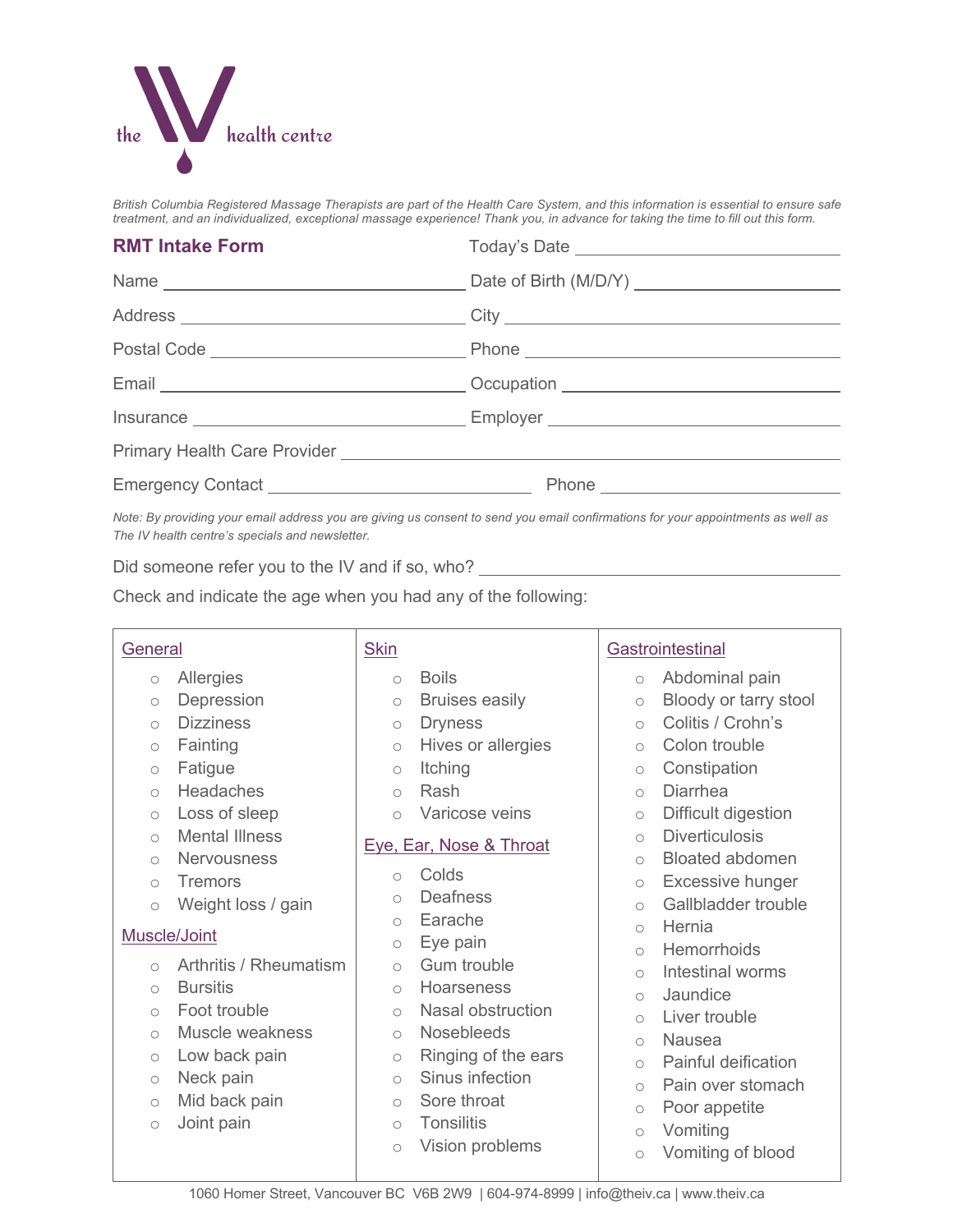

#### **Genitourinary**

- o Bed-wetting
- o Bladder infection
- o Blood in urine
- o Kidney infection
- o Kidney stones
- o Prostate trouble
- $\circ$  Pus in urine
- o Stress incontinence Urination
- o Overnight more than twice
- o More than 8x in 24 hours
- o Decreased flow / force
- o Painful urination
- o Urgency to urinate

## **Cardiovascular**

- o High blood pressure
- o Low blood pressure
- o Hardening of the arteries
- o Irregular pulse
- o Pain over heart
- o Palpitation
- o Poor circulation
- o Rapid heartbeat
- o Slow heartbeat
- o Swelling of ankles

# **Respiratory**

- o Chest pain
- o Chronic cough
- o Difficulty breathing
- o Hay fever
- o Shortness of breath
- o Spitting up phlegm / blood
- o Wheezing

# Check any of the conditions you have or have had:

- o Alcoholism
- o Anemia
- o Appendicitis
- o Arteriosclerosis
- o Asthma
- o Bronchitis
- o Cancer
- o Chickenpox
- o Cold sores
- o Diabetes
- o Eczema
- o Edema
- o Emphysema
- o Epilepsy
- o Goiter
- o Gout
- o Heart disease
- o Hepatitis
- o Herpes
- o High cholesterol
- o HIV / AIDS
- o Influenza
- o Malaria
- o Measles
- o Miscarriage
- o Multiple sclerosis
- o Mumps
- o Numbness / tingling
- o Osteoporosis
- o Pacemaker
- o Pneumonia
- o Polio
- o Rheumatic fever
- o Stroke
- o Thyroid disease
- o Tuberculosis
- o Ulcer

## Women Only

- o Congested breasts
- o Hot flashes
- o Lumps in breasts
- o Menopause
- o Vaginal discharge Menstrual Flow
- o Regular
- o Irregular
- o Pain / Cramps
- Days of flow: \_\_\_\_\_\_\_\_\_\_

Length of cycle:

Date  $-1<sup>st</sup>$  day of last period:

Are you pregnant? Y / N If yes, how many months?

How many children do you have? \_\_\_\_\_\_\_\_ Birth control method:

Date of last PAP test:

- o Normal
- o Abnormal

Date of last mammogram:

- o Normal
- o Abnormal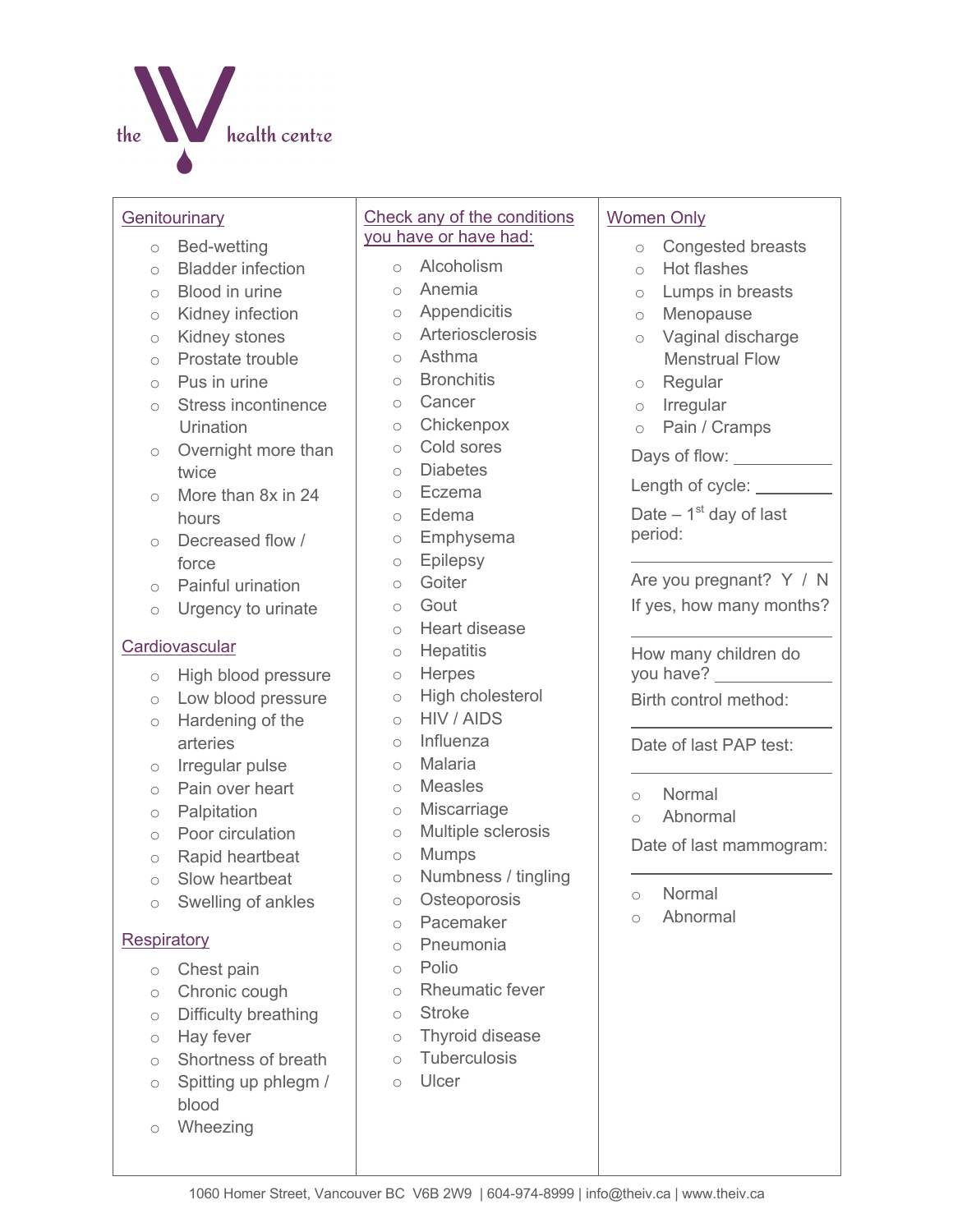

List all medications you are currently taking:

| Medication | Daily Dose | How Long | Reason |
|------------|------------|----------|--------|
|            |            |          |        |
|            |            |          |        |
|            |            |          |        |
|            |            |          |        |
|            |            |          |        |
|            |            |          |        |
|            |            |          |        |

How can I help you today? Why are you seeking massage therapy? Please circle one:

| Relaxation         | <b>Stress Reduction</b> | <b>Wellness</b>         |
|--------------------|-------------------------|-------------------------|
| Enjoyment          | Doctor Referral         | <b>Functional Issue</b> |
| <b>Pain Relief</b> | Postural Issue          | <b>ICBC/WCB</b>         |

Please indicate the TYPE and LOCATION of symptom you are feeling in the appropriate area, using the indicators in the box to the right: (Feel free to overlap, and use multiple indicators)

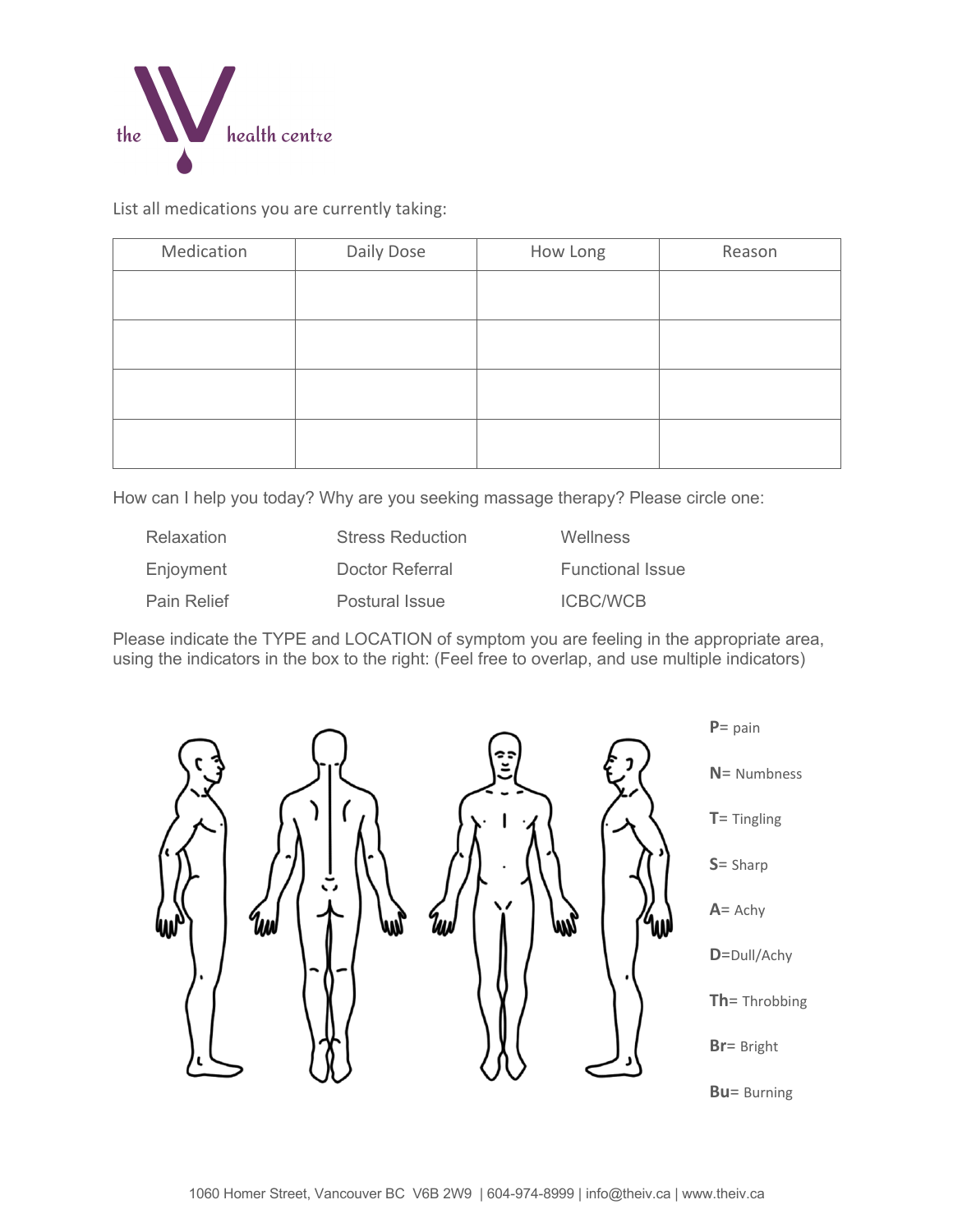

When did it start? When was the onset? Please circle the best estimate:

1 2 3 4 5 6 7 8 9 10 11 Days ago Weeks ago Months ago Years ago Unsure

Is there a known cause of this injury? Do you know how this happened?

Have you received a diagnosis from your doctor for this condition? Yes / No

If yes, please describe, to the best of your knowledge what the diagnosis is, and indicate, approximately when you were diagnosed:

Were you hospitalized for any injury/condition? Yes / No If yes, what was the hospitalization for? (Please also include the approximate date)

Please indicate below, any history of injury:

What is the frequency of your symptom? How often does it happen?

Please indicate the approximate intensity of your symptom out of 10.

| "1", meaning no pain, |  |              | "5" meaning moderate pain, |            | "10" meaning the worst pain. |  |
|-----------------------|--|--------------|----------------------------|------------|------------------------------|--|
| At its best           |  | At its worst | (10)                       | <b>Now</b> | (10)                         |  |